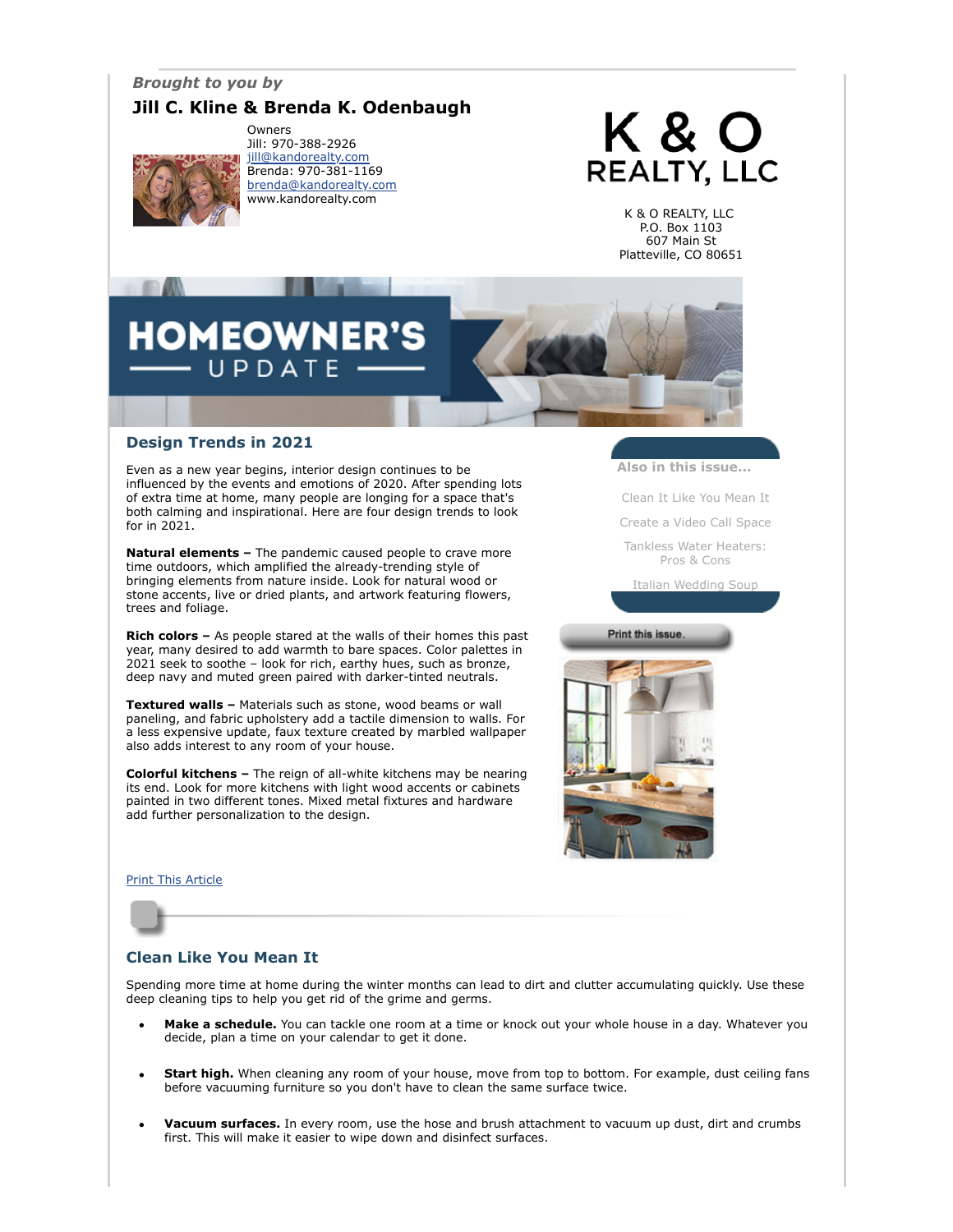**Disinfect vs. clean.** To truly kill bacteria on a surface, you must use a cleaner specifically labeled as a disinfectant. Let the solution sit for 10 minutes before wiping dry.

[Print This Article](javascript:print();)

## <span id="page-1-0"></span>**Create a Video Call Space**

Prior to the coronavirus pandemic, home listings usually highlighted features like spacious kitchens and deluxe en suite bathrooms. However, with the rise of remote work, a new point of interest is gaining traction: a room to Zoom.

Not to be confused with ultra high-tech "Zoom Rooms," most homeowners are simply looking for a room or area of the house that has a visually appealing backdrop as well as adequate privacy for video conferences. Having an area that is constantly staged for video calls can be helpful for your own use as well as a future selling point. Here are four essentials to set up your space.

- 1. **Internet –** Position the wireless router close by to ensure a strong, consistent internet connection.
- 2. **Lighting –** Ideally, choose an area facing a window for natural light, or set up lamps on either side of your camera.
- 3. **Background** Create an aesthetically pleasing backdrop for the camera. Live plants, a minimally decorated bookshelf, wall hangings, or muted artwork are good options.
- 4. **Privacy –** When a separate room isn't an option, use a privacy screen to create a quiet nook in the corner of a larger living space.

#### [Print This Article](javascript:print();)

## <span id="page-1-1"></span>**Tankless Water Heaters: Pros & Cons**

#### **Pros**

- **Energy efficiency –** Tankless water heaters tend to be more efficient, because the hot water can't cool like it can in a storage tank.
- **Long-term savings** These systems don't have to be replaced as often as traditional water heaters, and they will save you money on energy costs over time.
- **No leaks –** Since there is no storage tank, you won't have to worry about damage from water leaks as the unit ages.

#### **Cons**

- **Limited flow rate –** A single unit may not be able to keep up with several appliances using hot water simultaneously.
- **High initial cost** A tankless heater can cost up to three times more than a traditional unit, so plan to pay significantly more up front.
- **Complicated installation –** A professional may need to update your home's existing electrical wiring as well as water or gas pipes before installation.

#### [Print This Article](javascript:print();)

<span id="page-1-2"></span>**Italian Wedding Soup**